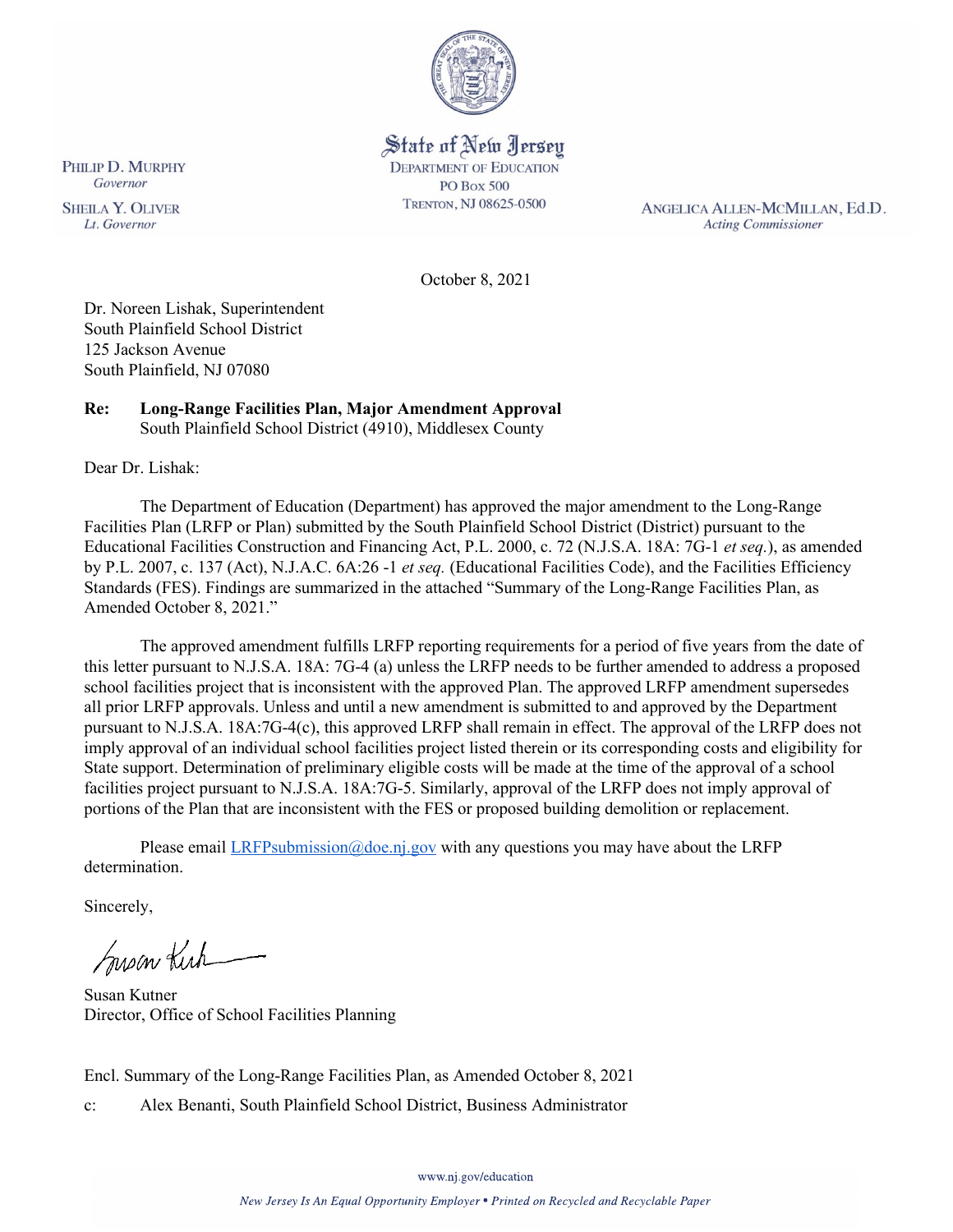## **South Plainfield School District (4910) Summary of the Long-Range Facilities Plan, as Amended October 8, 2021**

The Department of Education (Department) has completed its review of the major amendment to the Long-Range Facilities Plan (LRFP or Plan) submitted by the South Plainfield School District (District) pursuant to the Educational Facilities Construction and Financing Act, P.L. 2000, c. 72 (N.J.S.A. 18A: 7G-1 *et seq.*), as amended by P.L. 2007, c. 137 (Act), N.J.A.C. 6A:26-1 et seq. (Educational Facilities Code), and the Facilities Efficiency Standards (FES).

The following provides a summary of the District's approved amended LRFP. The summary is based on the standards set forth in the Act, the Educational Facilities Code, the FES, District-reported information in the Department's LRFP reporting system, and supporting documentation. The referenced reports in *italic* text are standard reports available on the Department's LRFP website.

## **1. Inventory Overview**

The District is classified as a Regular Operating District (ROD) for funding purposes. It provides services for students in grades PK-12.

The District identified existing and proposed schools, sites, buildings, rooms, and site amenities in its LRFP. Table 1 lists the number of existing and proposed district schools, sites, and buildings. Detailed information can be found in the *School Asset Inventory Report* and the *Site Asset Inventory Report.*

**As directed by the Department, school facilities projects that have received initial approval by the Department and have been approved by the voters, if applicable, are represented as "existing" in the LRFP.** Approved projects that include new construction and/or the reconfiguration/reassignment of existing program space are as follows: n/a.

| Category                                     | <b>Existing</b> | <b>Proposed</b> |
|----------------------------------------------|-----------------|-----------------|
| Number of Schools (assigned DOE school code) |                 |                 |
| Number of School Buildings <sup>1</sup>      |                 |                 |
| Number of Non-School Buildings <sup>2</sup>  |                 |                 |
| Number of Vacant Buildings                   |                 |                 |
| Number of Sites                              |                 |                 |

#### **Table 1: Number of Schools, School Buildings, and Sites**

Based on the existing facilities inventory submitted by the District:

- Schools using leased buildings (short or long-term):  $n/a$
- Schools using temporary classroom units (TCUs), excluding TCUs supporting construction: n/a
- Vacant/unassigned school buildings:  $n/a$

*<sup>1</sup>* Includes district-owned buildings and long-term leases serving students in district-operated programs

<sup>&</sup>lt;sup>2</sup> Includes occupied district-owned buildings not associated with a school, such as administrative buildings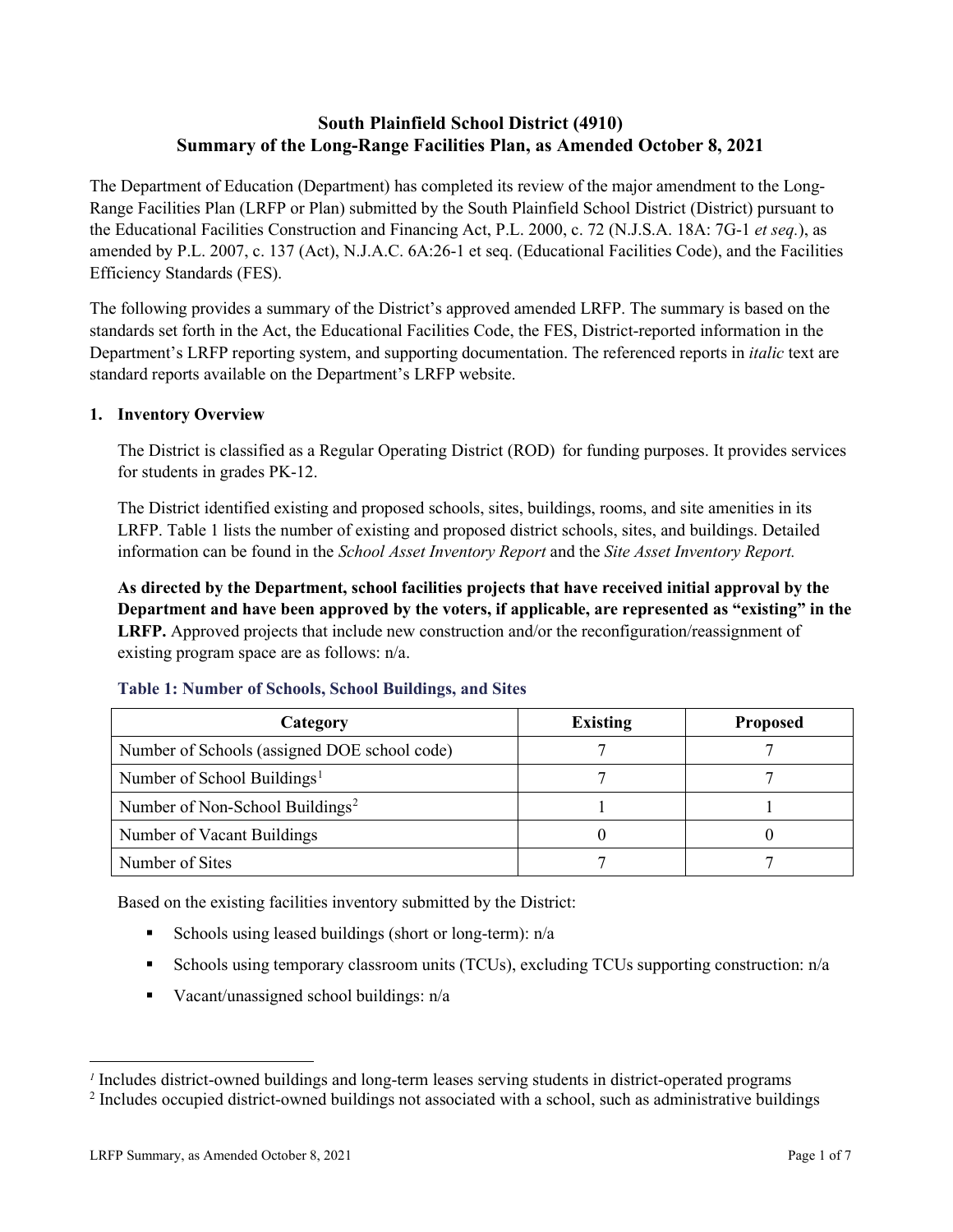Findings:

The Department has determined that the proposed inventory is adequate for approval of the District's LRFP amendment. However, the LRFP determination does not imply approval of an individual school facilities project listed within the LRFP; the District must submit individual project applications for project approval.

## **2. District Enrollments**

The District determined the number of students, or "proposed enrollments," to be accommodated for LRFP planning purposes on a district-wide basis and in each school.

The Department minimally requires the submission of a standard cohort-survival projection using historic enrollment data from the Application for School State Aid (ASSA) or NJ Smart. The cohort-survival method projection method forecasts future students based upon the survival of the existing student population as it moves from grade to grade. A survival ratio of less than 1.00 indicates a loss of students, while a survival ratio of more than 1.00 indicates the class size is increasing. For example, if a survival ratio tracking first to second grade is computed to be 1.05, the grade size is increasing by 5% from one year to the next. The cohort-survival projection methodology works well for communities with stable demographic conditions. Atypical events impacting housing or enrollments, such as an economic downturn that halts new housing construction or the opening of a charter or private school, typically makes a cohort-survival projection less reliable.

#### **Proposed enrollments are based on a standard cohort-survival enrollment projection.**

Adequate supporting documentation was submitted to the Department to justify the proposed enrollments. Table 2 provides a comparison of existing and projected enrollments. All totals include special education students.

|                              | <b>Existing Enrollments</b> | <b>District Proposed Enrollments</b> |
|------------------------------|-----------------------------|--------------------------------------|
| <b>Grades</b>                | 2020-21                     | 2025-26                              |
| PK (excl. private providers) | 93                          | 100                                  |
| Grades K to 5                | 1,477                       | 1,547                                |
| Grades 6 to 8                | 750                         | 756                                  |
| Grades 9 to 12               | 1,076                       | 903                                  |
| <b>Totals PK to 12</b>       | 3,396                       | 3,306                                |

## **Table 2: Enrollments**

Findings:

The Department has determined the District's proposed enrollments to be acceptable for approval of the District's LRFP amendment. The Department will require a current enrollment projection at the time an application for a school facilities project is submitted incorporating the District's most recent enrollments in order to verify that the LRFP's planned capacity is appropriate for the updated enrollments.

## **3. District Practices Capacity**

Based on information provided in the room inventories, District Practices Capacity was calculated for each school building to determine whether adequate capacity is proposed for the projected enrollments based on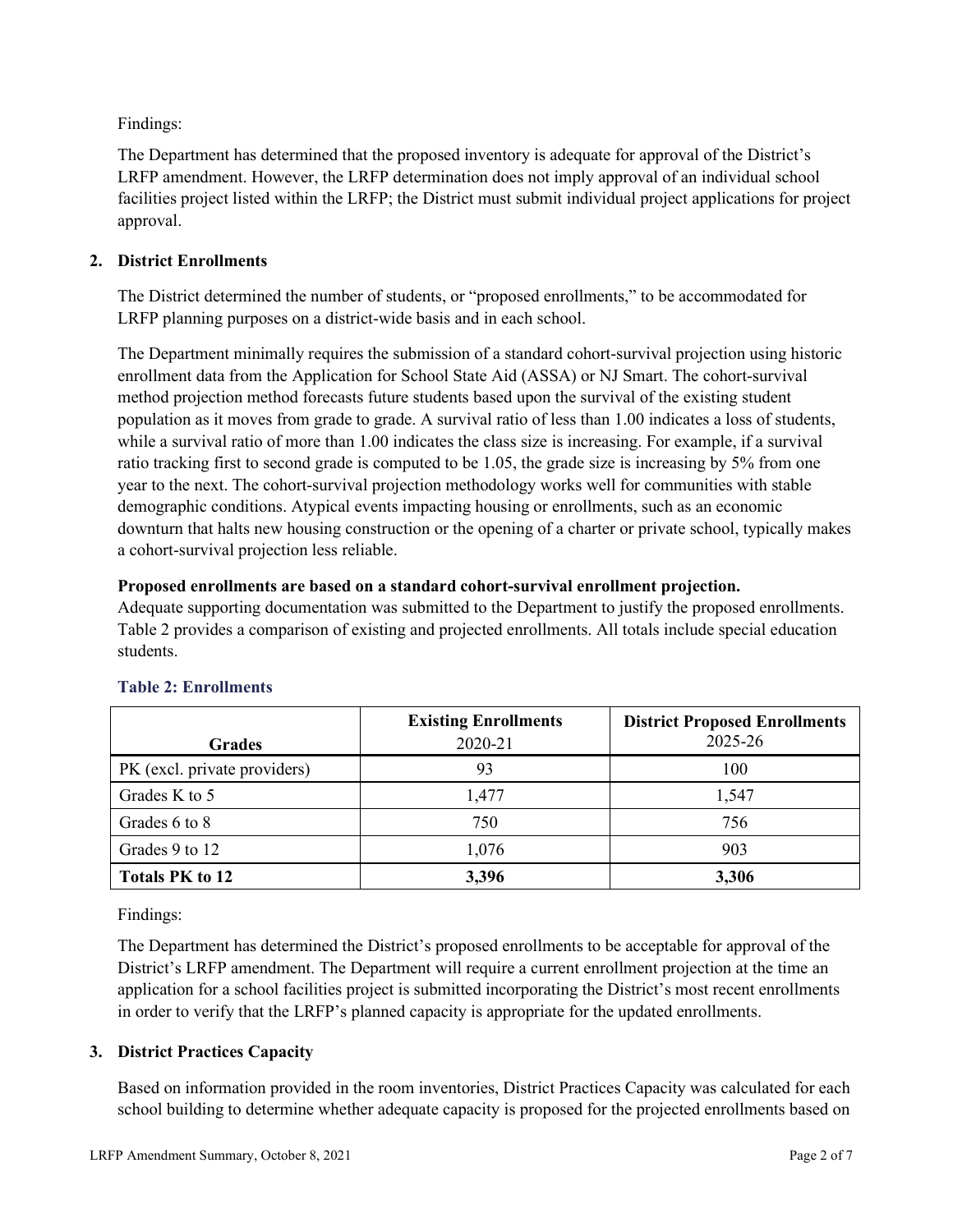district scheduling and class size practices. The capacity totals assume instructional buildings can be fully utilized regardless of school sending areas, transportation, and other operational issues. The calculations only consider district-owned buildings and long-term leases; short term leases and temporary buildings are excluded. **A capacity utilization factor of 90% for classrooms serving grades K-8 and 85% for classrooms serving grades 9-12 is applied in accordance with the FES.** No capacity utilization factor is applied to preschool classrooms.

In certain cases, districts may achieve adequate District Practices Capacity to accommodate enrollments but provide inadequate square feet per student in accordance with the FES, resulting in educational adequacy issues and "Unhoused Students." Unhoused students are considered in the "Functional Capacity" calculations used to determine potential State support for school facilities projects and are analyzed in Section 4.

Table 3 provides a summary of proposed enrollments and existing and proposed District-wide capacities. Detailed information can be found in the LRFP website reports titled *FES and District Practices Capacity Report, Existing Rooms Inventory Report, and Proposed Rooms Inventory Report.*

| <b>Grades</b>              | <b>Proposed</b><br><b>Enrollments</b> | <b>Existing</b><br><b>District</b><br><b>Practices</b><br>Capacity | <b>Existing</b><br>Deviation* | <b>Proposed</b><br><b>District</b><br><b>Practices</b><br>Capacity | <b>Proposed</b><br>Deviation* |
|----------------------------|---------------------------------------|--------------------------------------------------------------------|-------------------------------|--------------------------------------------------------------------|-------------------------------|
| Elementary ( $PK$ to 5)    | 1,647                                 | 1,864.03                                                           | 217.03                        | 1,864.03                                                           | 217.03                        |
| Middle $(6 \text{ to } 8)$ | 756                                   | 985.19                                                             | 229.19                        | 1,985.19                                                           | 229.19                        |
| High $(9 \text{ to } 12)$  | 903                                   | 984.32                                                             | 81.32                         | 984.32                                                             | 81.32                         |
| <b>District Totals</b>     | 3,306                                 | 3,833.54                                                           | 527.54                        | 3,833.54                                                           | 527.54                        |

## **Table 3: District Practices Capacity Analysis**

*\* Positive numbers signify surplus capacity; negative numbers signify inadequate capacity. Negative values for District Practices capacity are acceptable for approval if proposed enrollments do not exceed 100% capacity utilization.*

Considerations:

- Based on the proposed enrollments and existing room inventories, the District is projected to have inadequate capacity for the following grade groups, assuming all school buildings can be fully utilized (100% capacity utilization): n/a
- Adequate justification has been provided by the District if the proposed capacity for a school significantly deviates from the proposed enrollments. Generally, surplus capacity is acceptable for LRFP approval if additional capacity is not proposed through new construction.

## Findings:

The Department has determined that proposed District capacity, in accordance with the proposed enrollments, is adequate for approval of the District's LRFP amendment. The Department will require a current enrollment projection at the time an application for a school facilities project is submitted, incorporating the District's most recent Fall Enrollment Report, in order to verify that the LRFP's planned capacity meets the District's updated enrollments.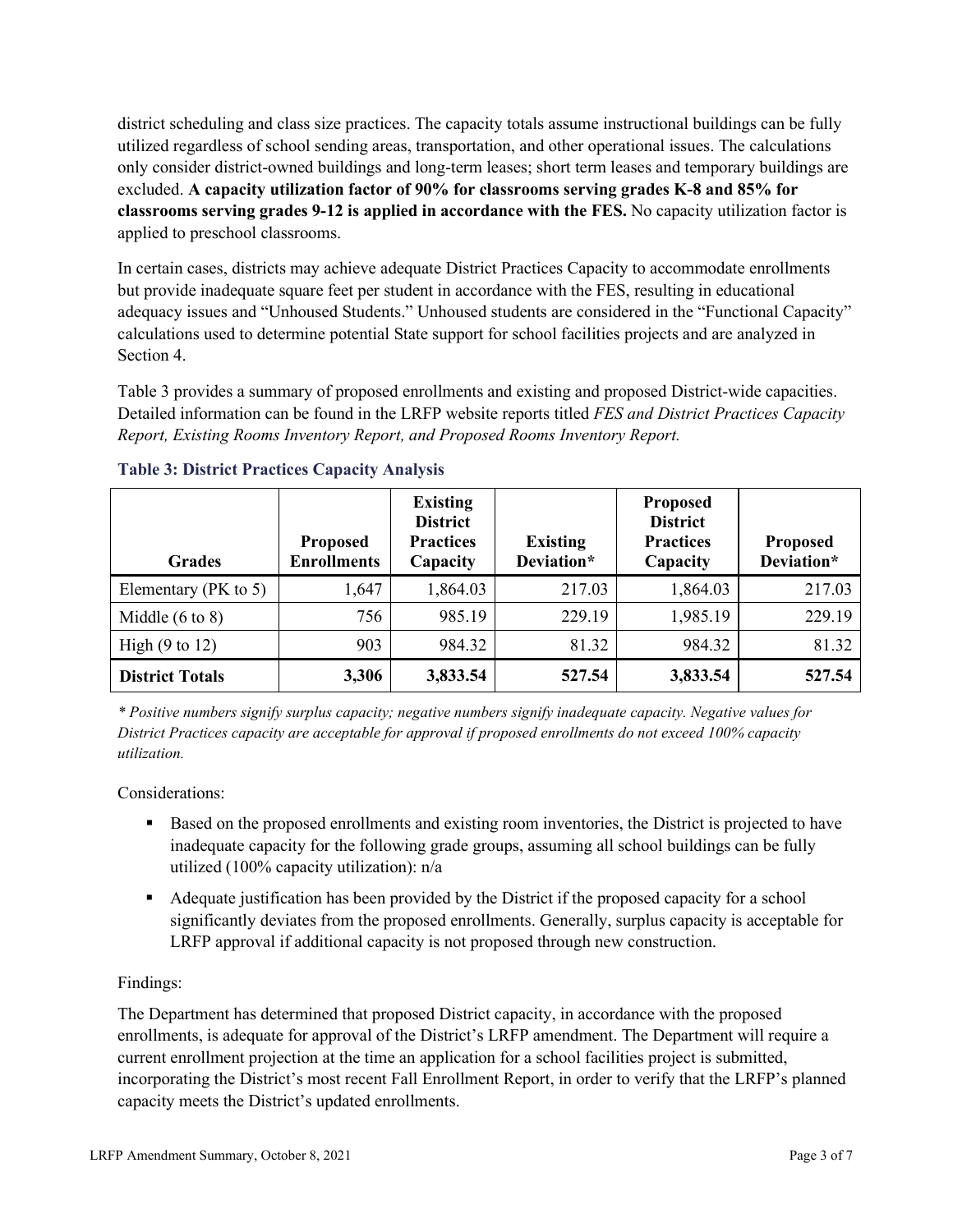#### **4. New Construction Funding Eligibility**

*Functional Capacity* was calculated and compared to the proposed enrollments to provide a **preliminary estimate** of Unhoused Students and new construction funding eligibility. **A final determination will be made at the time of project application approval.**

*Functional Capacity* is the adjusted gross square footage of a school building *(total gross square feet minus excluded space)* divided by the minimum area allowance per full-time equivalent student for the grade level contained therein. *Unhoused Students* is the number of students projected to be enrolled in the District that exceeds the Functional Capacity of the District's schools pursuant to N.J.A.C. 6A:26-2.2(c). *Excluded Square Feet* includes (1) square footage exceeding the FES for any pre-kindergarten, kindergarten, general education, or self-contained special education classroom; (2) grossing factor square footage *(corridors, stairs, mechanical rooms, etc.)* that exceeds the FES allowance, and (3) square feet proposed to be demolished or discontinued from use. Excluded square feet may be revised during the review process for individual school facilities projects.

Table 4 provides a preliminary assessment of the Functional Capacity, Unhoused Students, and Estimated Maximum Approved Area for Unhoused Students for each FES grade group. The calculations exclude temporary facilities and short-term leased buildings. School buildings proposed for whole or partial demolition or reassignment to a non-school use are excluded from the calculations pending project application review. If a building is proposed to be reassigned to a different school, the square footage is applied to the proposed grades after reassignment. Buildings that are not assigned to a school are excluded from the calculations. In addition, only preschool students eligible for state funding (former ECPA students) are included. Detailed information concerning the calculations can be found in the *Functional Capacity and Unhoused Students Report* and the *Excluded Square Footage Report.*

| Category                                     | $PK/K$ to 5 | 6 to 8  | 9 to 12  | <b>Total</b> |
|----------------------------------------------|-------------|---------|----------|--------------|
| Eligible PK /K-12 Proposed Enrollments       | 1,647       | 756     | 903      |              |
| FES Area Allowance (SF/student)              | 125.00      | 134.00  | 151.00   |              |
| <b>Prior to Completion of Proposed Work:</b> |             |         |          |              |
| <b>Existing Gross Square Feet</b>            | 189,799     | 132,526 | 204,542  | 526,867      |
| <b>Adjusted Gross Square Feet</b>            | 187,242     | 130,950 | 200,027  | 518,219      |
| <b>Adjusted Functional Capacity</b>          | 1,489.46    | 985.15  | 1,324.68 |              |
| <b>Unhoused Students</b>                     | 157.54      | 0.00    | 0.00     |              |
| Est. Max. Area for Unhoused Students         | 19,692.50   | 0.00    | 0.00     |              |
| <b>After Completion of Proposed Work:</b>    |             |         |          |              |
| Gross Square Feet                            | 189,799     | 132,526 | 204,542  | 526,867      |
| New Gross Square Feet                        | $\theta$    | 0       | $\theta$ | $\Omega$     |
| <b>Adjusted Gross Square Feet</b>            | 187,242     | 130,950 | 200,027  | 518,219      |
| <b>Functional Capacity</b>                   | 1,489.46    | 985.15  | 1,324.68 |              |
| <b>Unhoused Students after Construction</b>  | 157.54      | 0.00    | 0.00     |              |
| Est. Max. Area Remaining                     | 19,692.50   | 0.00    | 0.00     |              |

#### **Table 4: Estimated Maximum Approved Area for Unhoused Students**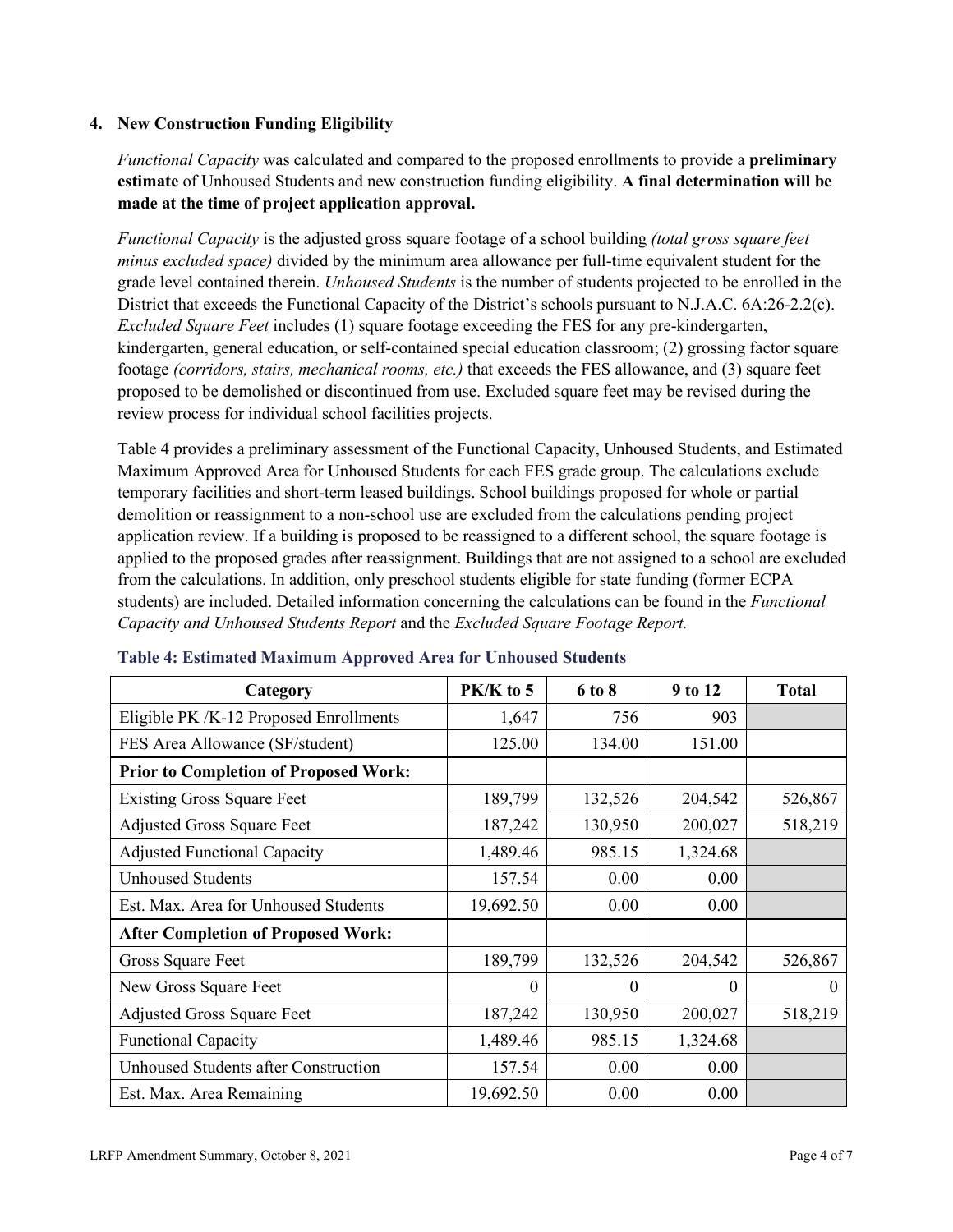Facilities used for non-instructional or non-educational purposes are ineligible for State support under the Act. However, projects for such facilities shall be reviewed by the Department to determine whether they are consistent with the District's LRFP and whether the facility, if it is to house students (full or part time) conforms to educational adequacy requirements. These projects shall conform to all applicable statutes and regulations.

Estimated costs represented in the LRFP by the District are for capital planning purposes only. The estimates are not intended to represent preliminary eligible costs or final eligible costs of approved school facilities projects.

Considerations:

- The District does not have approved projects pending completion, as noted in Section 1, that impact the Functional Capacity calculations.
- **The Functional Capacity calculations** *exclude* square feet proposed for demolition or discontinuation for the following FES grade groups and school buildings pending a feasibility study and project review: n/a.
- Based on the preliminary assessment, the District has Unhoused Students prior to the completion of proposed work for the following FES grade groups: PK-5.
- New construction is proposed for the following FES grade groups: n/a.
- Proposed new construction exceeds the estimated maximum area allowance for Unhoused Students prior to the completion of the proposed work for the following grade groups: n/a.
- The District, based on the preliminary LRFP assessment, will have Unhoused Students after completion of the proposed LRFP work. If the District is projected to have Unhoused Students, adequate justification has been provided to confirm educational adequacy in accordance with Section 6 of this determination.

## Findings:

Functional Capacity and Unhoused Students calculated in the LRFP are preliminary estimates. Preliminary Eligible Costs (PEC) and Final Eligible Costs (FEC) will be included in the review process for specific school facilities projects. A feasibility study undertaken by the District is required if building demolition or replacement is proposed per N.J.A.C. 6A:26-2.3(b)(10).

## **5. Proposed Work**

The District assessed program space, capacity, and physical plant deficiencies to determine corrective actions. Capital maintenance, or *"system actions,"* address physical plant deficiencies due to operational, building code, and /or life cycle issues. Inventory changes, or *"inventory actions,*" add, alter, or eliminate sites, site amenities, buildings, and/or rooms.

The Act (N.J.S.A. 18A:7G-7b) provides that all school facilities shall be deemed suitable for rehabilitation unless a pre-construction evaluation undertaken by the District demonstrates to the satisfaction of the Commissioner that the structure might pose a risk to the safety of the occupants even after rehabilitation or that rehabilitation is not cost-effective. Pursuant to N.J.A.C. 6A:26-2.3(b)(10), the Commissioner may identify school facilities for which new construction is proposed in lieu of rehabilitation for which it appears from the information presented that new construction is justified, provided, however, that for such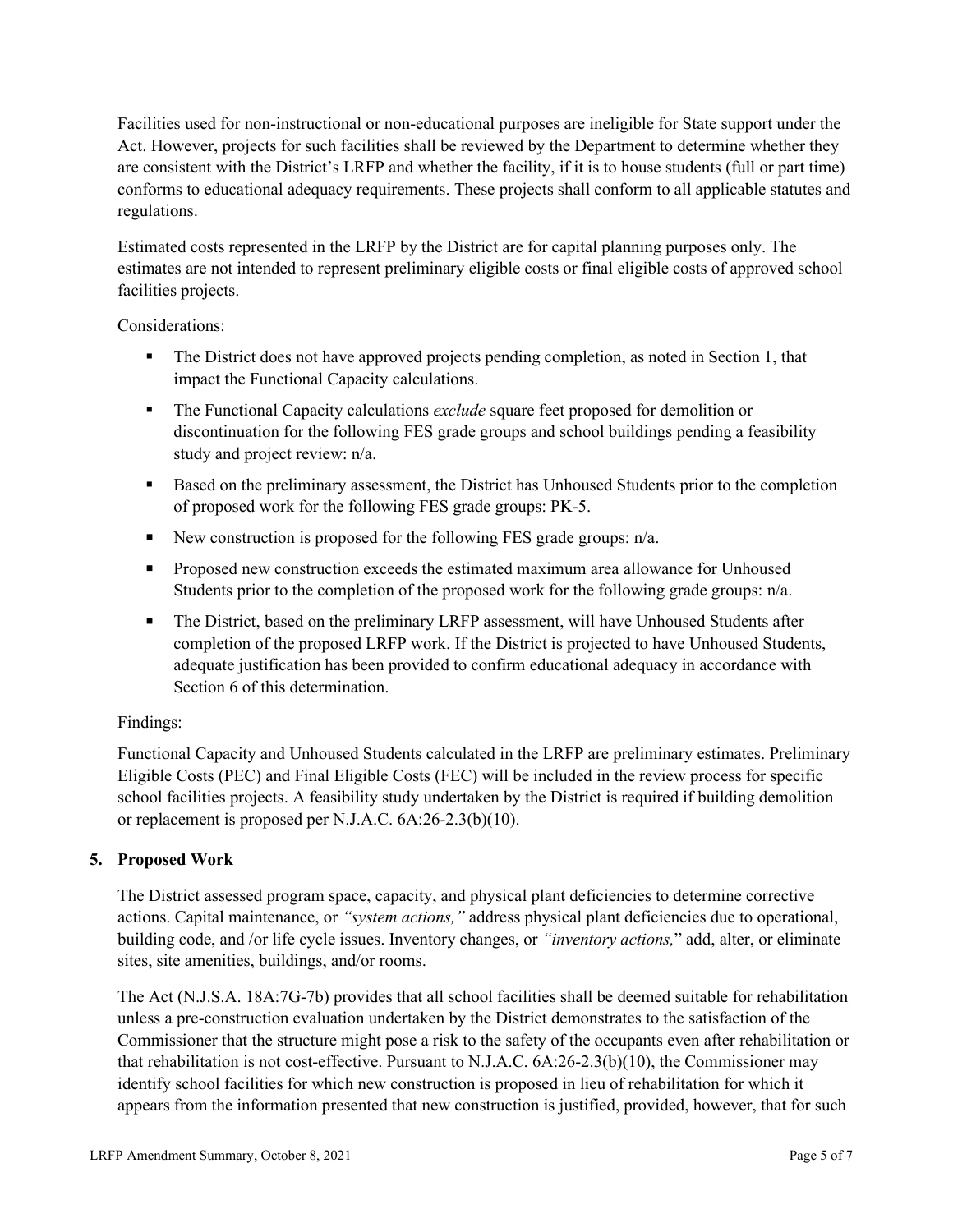school facilities so identified, the District must submit a feasibility study as part of the application for the specific school facilities project. The cost of each proposed building replacement is compared to the cost of additions or rehabilitation required to eliminate health and safety deficiencies and to achieve the District's programmatic model.

Table 5 lists the scope of work proposed for each school based on the building(s) serving their student population. Proposed inventory changes are described in the LRFP website reports titled *"School Asset Inventory Report and "Proposed Room Inventory Report."* Information concerning proposed systems work, or capital maintenance can be found in the "LRFP Systems Action Summary Report."

With the completion of the proposed work, the following schools are proposed to be eliminated: n/a; the following schools are proposed to be added: n/a.

| <b>Proposed Scope of Work</b>                                                                  | <b>Applicable Schools</b>                                                                                                               |
|------------------------------------------------------------------------------------------------|-----------------------------------------------------------------------------------------------------------------------------------------|
| <b>Renovation only</b> (no new construction)                                                   |                                                                                                                                         |
| System actions only (no inventory actions)                                                     | Franklin (060); Grant (070); Riley (058);<br>Kennedy (055); Roosevelt (080); South<br>Plainfield HS (050); South Plainfield MS<br>(053) |
| Existing inventory actions only (no systems actions)                                           | n/a                                                                                                                                     |
| Systems and inventory changes                                                                  | n/a                                                                                                                                     |
| <b>New construction</b>                                                                        |                                                                                                                                         |
| Building addition only (no systems actions)                                                    | n/a                                                                                                                                     |
| Renovation and building addition (system, existing<br>inventory, and new construction actions) | n/a                                                                                                                                     |
| New building on existing site                                                                  | n/a                                                                                                                                     |
| New building on new or expanded site                                                           | n/a                                                                                                                                     |
| Site and building disposal (in addition to above scopes)                                       |                                                                                                                                         |
| Partial building demolition                                                                    | n/a                                                                                                                                     |
| Whole building demolition                                                                      | n/a                                                                                                                                     |
| Site and building disposal or discontinuation of use                                           | n/a                                                                                                                                     |

#### **Table 5: School Building Scope of Work**

#### Findings:

The Department has determined that the proposed work is adequate for approval of the District's LRFP amendment. However, Department approval of proposed work in the LRFP does not imply the District may proceed with a school facilities project. The District must submit individual project applications with cost estimates for Department project approval. Both school facilities project approval and other capital project review require consistency with the District's approved LRFP.

## **6. Proposed Room Inventories and the Facilities Efficiency Standards**

The District's proposed school buildings were evaluated to assess general educational adequacy in terms of compliance with the FES area allowance pursuant to N.J.A.C. 6A:26-2.2 and 2.3.